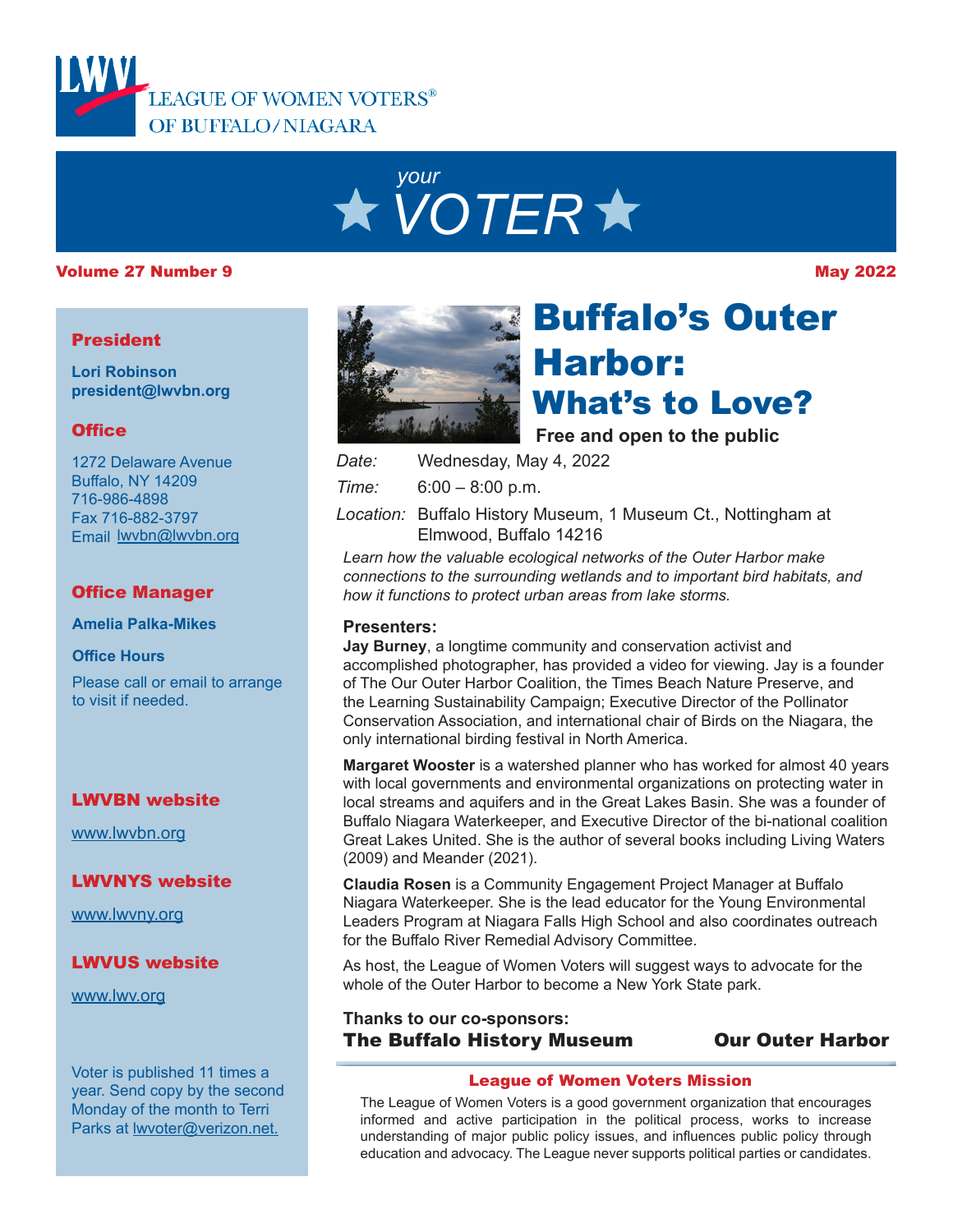## President's Letter

Dear Members and Friends,

With so much turmoil going on in the world it is hard to stay optimistic. We must carry on and continue to push our mission forward.

The board is preparing for our Annual Meeting on June 11, 2022, at Sean Patrick's on Niagara Falls Blvd. The details are included in the Annual Meeting Booklet that accompanies this issue of Your Voter. Thank you to all who attended the LWVNYS Concurrence meeting on April 13 with our fellow League members from Chautauqua and Cattaraugus/Allegany counties. Despite a technical issue at the end of the meeting our local League concurred that we accept all four positions on the Board of Elections Administration and Voting for the Incarcerated.

We still have three delegate positions available to attend the **LWVUS Convention,** June 23 – 26. The Convention page with all the details is at: [https://www.lwv.org/manage-your-league/council-conventio](https://www.lwv.org/manage-your-league/council-convention)n. Delegates may attend the convention in person in Denver, CO, or virtually. With the uncertainty about travel this summer, the two delegates who have been identified have decided to attend virtually. Please contact the office if you would like to attend by May 10, 2022, and we will register you for the virtual conference.

*In League, Lori Robinson*

## Pulling the Race Card

Our League and members from four partner organizations – Jewish Community Relations Council, NAACP Buffalo Branch, National Action Network and Westminster Presbyterian Church – will discuss race in a manner that helps to debunk myths and stereotypes about certain groups of people. Sisters Sarah Pearson Collins and Kezia Pearson, who created Pulling the Race Card, will facilitate the evening's discussion groups. They are passionate about race relations subject matter and bring this enthusiasm into their seminars and courses. You may view the event at

<https://us02web.zoom.us/j/84586881048?pwd=QnY5SVhjUS94eGs4VklrQ0lpSmtaQT09>.

This event is another experience in the ongoing collaboration between the League and other community organizations, which has been coordinated by Liz Zausmer with help from members of the Diversity, Equity, and Inclusion Committee and members of the partner organizations.

*Terri Parks* 

## Great Decisions

The Great Decisions discussion group will meet on Thursday, May 12, 2022, via Zoom, to discuss Chapter 6 in the 2022 Great Decisions book: **No End in Sight: A Century of Drug Wars**. The Foreign Policy Association, which sponsors this discussion group nationwide, says this about the topic: "The issue of migration to the United States from Latin America has overshadowed the war on drugs, which has been underway for decades with little signs of progress. What are the roots and the bureaucratic logic behind today´s dominant drug policies in Latin America? Is it time to reconsider punitive drug control policies that disrupt supply chains and punish drug possession?" by Mónica Serrano

Alberta Roman will moderate this discussion. For additional information contact Fran Holmes.

*Fran Holmes, Great Decisions Coordinator*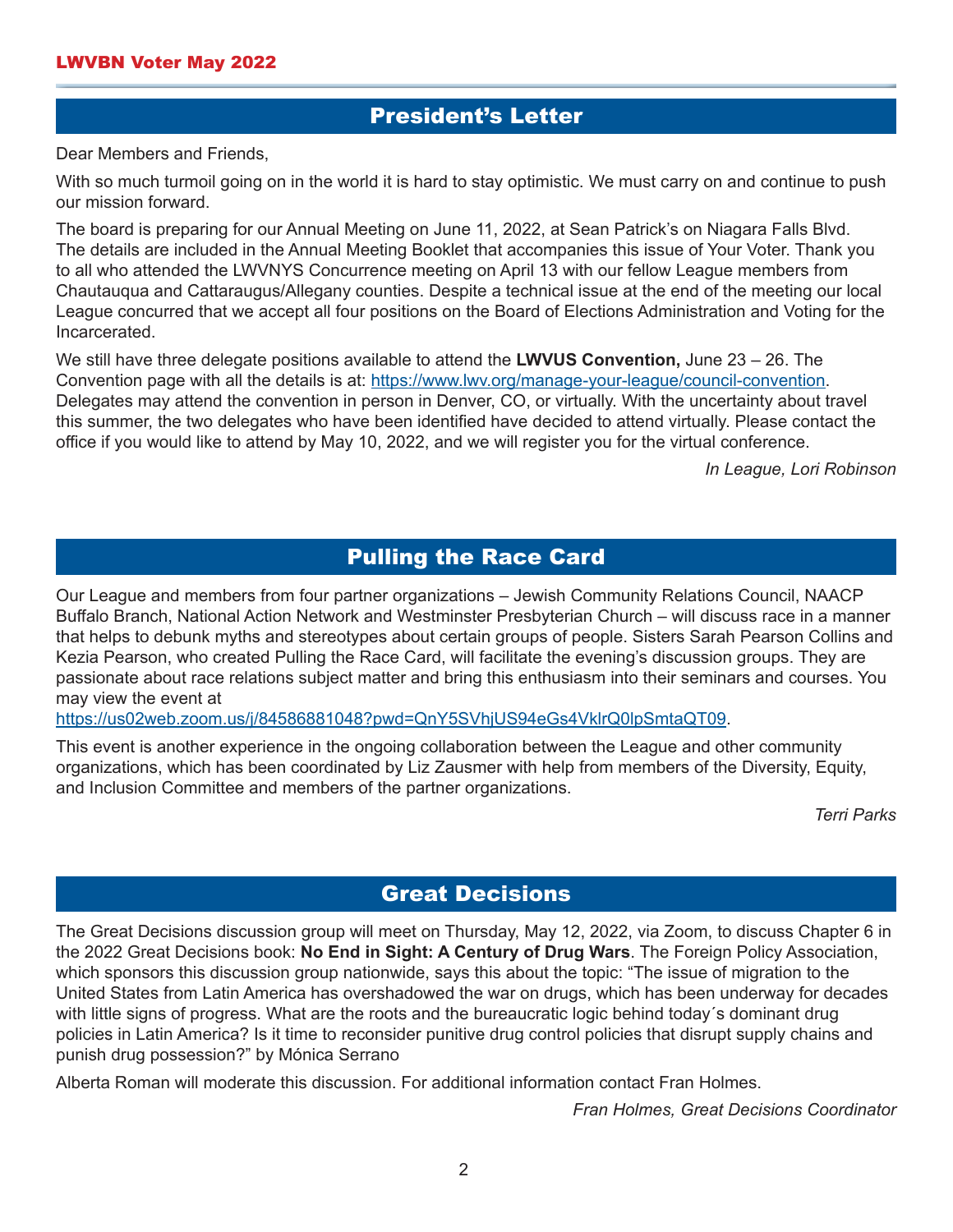## School Board Candidate Forums

The League will be busy during the second week in May moderating and keeping time for several school board elections in Erie and Niagara counties.

The East Aurora Union Free School District will host a live event at the Middle School Library, Main Street, East Aurora 14052, on Tuesday, May 10, 2022, at 6:30 p.m. It will be live-streamed and recorded.

The Williamsville PTA Council will host a candidate forum on Wednesday, May 11, 2022, moderated by the League that may be viewed on the district's YouTube channel at [https://www.youtube.com/watch?v=2a2-FNIgGW](https://www.youtube.com/watch?v=2a2-FNIgGWg)g.

The Starpoint Central School District will host a candidate meeting in the Middle School cafeteria, 4363 Mapleton Road, Lockport, NY 14094, at 6:30 p.m. on May 10, 2022. This will be a live event and recorded for later viewing.

There are also candidate forums in the planning stages for the Clarence Schools, Hamburg Central School District, and Lockport City School District. We will post details on our webpage, [lwvbn.org](https://www.lwvbn.org/) when the plans are completed.

*Terri Parks, Candidate Forum Coordinator*

# Healthcare Committee News

Our League Healthcare Committee has been meeting for almost a year. We welcome new members who have interests in healthcare issues at any time and are open to consider issues that we haven't already discussed.

Recently our committee members have expressed interest in learning about resources for people who can no longer care for themselves. We want to know where to go for support in Erie and Niagara counties.

After several months of discussions of the possibility/need for a committee focused upon the local mental health system in both Niagara and Erie counties, a committee was formed at our March meeting, chaired by Therese Warden. Preliminary research has been in progress for many weeks with interviews of key people including clients in and out of treatment and relevant staff of the mental health system itself. Jenifer Hoffman will focus on the structure and needs in Niagara County. Judy Huber and Terri Parks have also become members but we need more people to join this effort. Currently, meetings will take place at Therese Warden's house. If anyone has any questions or would like to join the committee, please call Therese Warden.

Pat Townsend, who represents our League on the West Valley Citizen Task Force, is studying and monitoring environmental health concerns related to the West Valley Demonstration Project. One concern is that nuclear energy cannot be called clean unless the "dirty" end products are safely managed for posterity. This is the opinion expressed urgently to Congress by Nuclear Waste Technical Review Board as follows: "… Although studies have shown that the nuclear waste can be safely stored for an extended period of time if associated recommendations and programs are followed, timely progress toward the long-term solution disposal in an underground geologic repository is still a matter of urgency. The lack of a route for permanent disposal of Spent Nuclear Fuel and High Level Waste is one of the major impediments to the nation's further development of nuclear energy and advancement of U.S. nuclear technology and commerce." The Buffalo News article of 3-16-22, headlined "Critics blast Utah mill that accepted tons of Tonawanda's nuclear program waste," speaks to the problems of management of radioactive waste.

Please check our website, [lwvbn.org](https://www.lwvbn.org/), for information about the Healthcare Committee and its meetings at 11:00 a.m. on the fourth Friday of every month. Join us for a short time and stay longer if you are interested.

*Alberta Roman, Chair, Healthcare Committee*